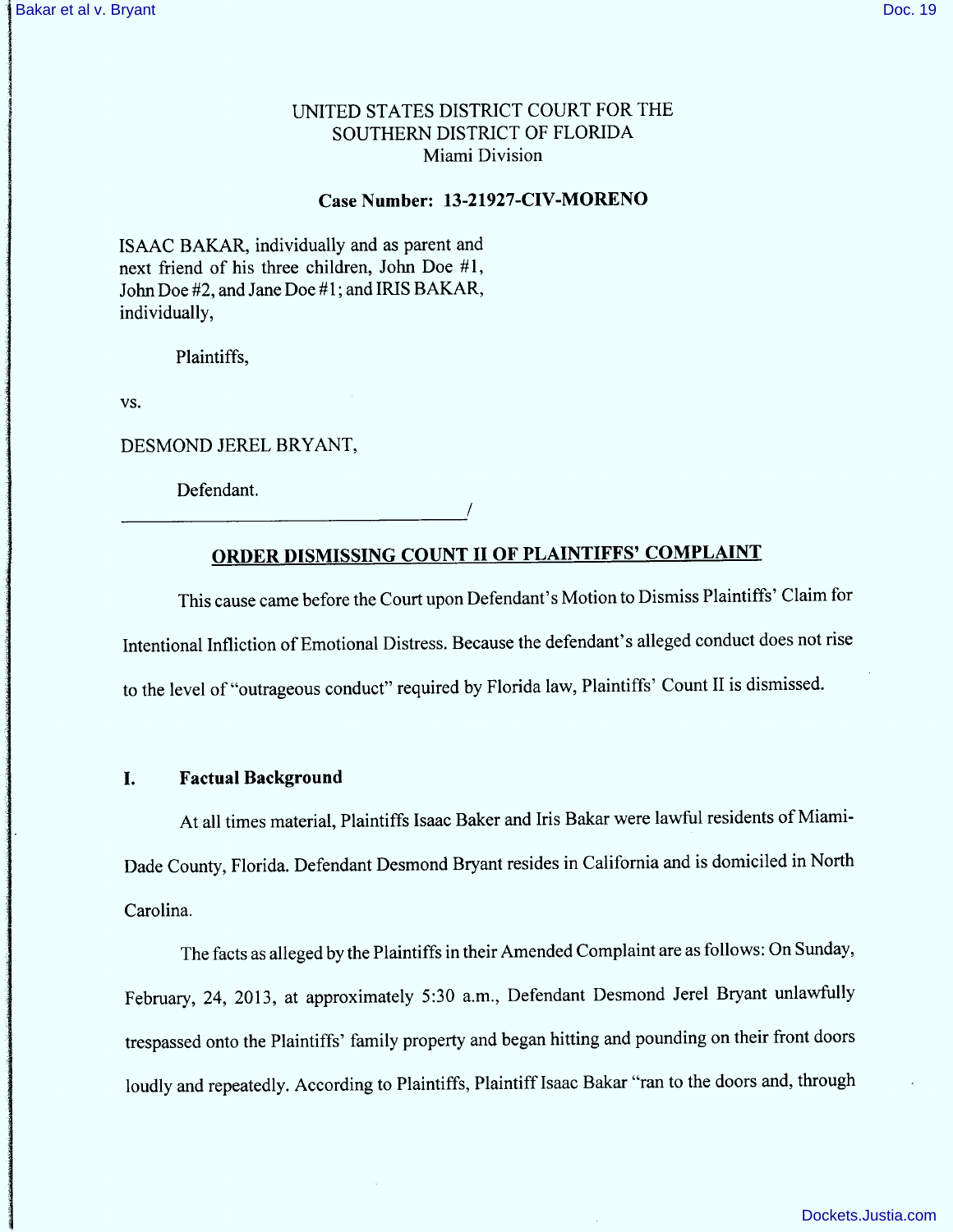two oval-shaped panes of glass, observed Defendant leaning on the family carjust outside the front doors of the home." Plaintiffs allege that Defendant then again moved to the front porch and began hitting and pounding the doors. Plaintiffs called the police; shortly before the police arrived, Defendant removed the front door handle.

Plaintiffs initially filed a Complaint against Defendant in state court. Because Defendant is not a resident of Florida, and Plaintiffs seek damages in excess of \$75,000, Defendant properly filed a Notice of Removal on diversity jurisdiction grounds in this Court. ln an Amended Complaint, Plaintiffs alleged claims of assault, trespass, and intentional infliction of emotion distress ("IIED") against Defendant. ln Count lI, their intentional infliction of em otion distress claim , Plaintiffs alleged that the Defendant knew that the Plaintiffs were peculiarly susceptible to em otional distress due to the nature of being awakened in the early morning and suddenly having to confront Defendant. Defendant Bryant subsequently filed a Motion to Dismiss Plaintiffs' intentional infliction of emotion distress claim pursuant to Federal Rule of Civil Procedure l2(b)(6).

#### II. Legal Standard

Under Rule  $12(b)(6)$ , a claim should be dismissed if, accepting the well-pleaded allegations as true, a plaintiff is unable to state enough facts to establish that it is plausible the plaintiff is entitled to relief. Ashcroft v. Iqbal, 556 U.S. 662, 676 (2009); Bell Atlantic Corp. v. Twombly, 550 U.S. 544, 560 (2007). The Supreme Court held in *Twombly* that the line "between the factually neutral and the factually suggestive ... must be crossed to enter the realm of plausible liability." 550 U.S. at 557 n.5. For a claim to be plausible, a plaintiff must "plead[] factual content that allows the court to draw the reasonable inference that the defendant is liable for the misconduct alleged." Iqbal, 556 U.S. at 676;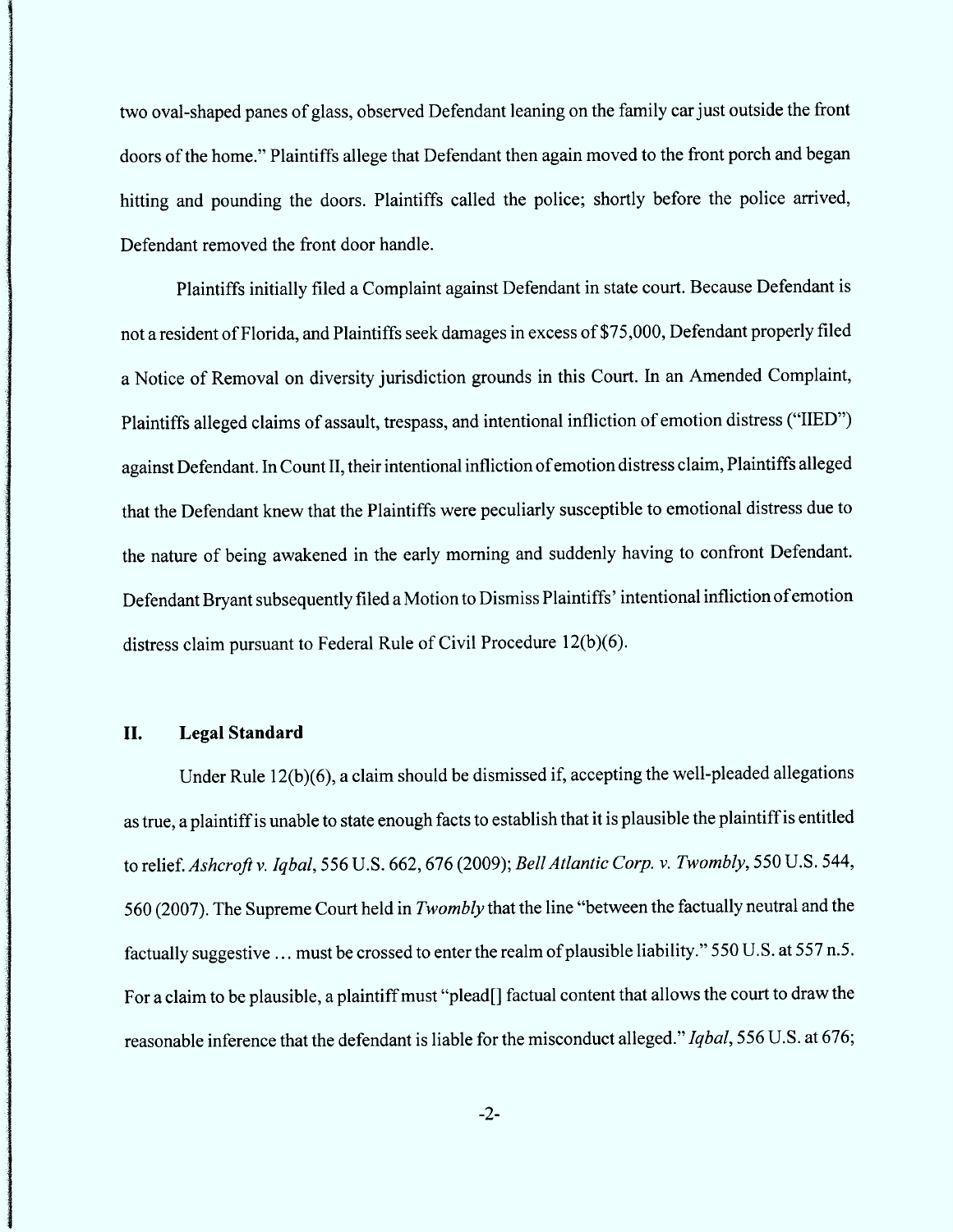see also Am. Dental Ass'n v. Cigna Corp., 605 F.3d 1283, 1290 (11th Cir. 2010). "Where the well pleaded facts do not permit the court to infer more than the mere possibility of misconduct, the complaint has alleged – but it has not 'shown' – that the pleader is entitled to relief."  $Id$ .

#### III. Analysis

# A. Plaintiffs Have Not Alleged Facts Sufficient to Plead A Claim for Intentional Infliction of Emotional Distress.

To state a claim for intentional infliction of emotion distress under Florida law, Plaintiffs must allege that (1) Defendant's conduct was intentional or reckless, (2) Defendant's conduct was outrageous, (3) Defendant's conduct caused Plaintiffs emotional distress, and (4) the emotional distress was severe. Williams v. Worldwide Flight Servs., Inc., 877 So. 2d 869, 870 (Fla. 3d DCA 2004); LeGrande v. Emmanuel, 889 So. 2d 991, 994 (Fla. 3d DCA 2004). "Whether conduct is sufficiently 'outrageous' to state a claim for intentional infliction of emotional distress is a question of law for the Court to decide." Garcia v. Carnival Corp., 838 F. Supp. 2d 1334, 1336 (S.D. Fla. 2012) ; De La Campa v. Grifols Am., Inc., 819 So. 2d 940, 943 (Fla. 3d DCA 2002) ("[w]hat constitutes outrageous conduct is a question for the trial court to determine as a matter of 1aw'').

"While there is no exhaustive or concrete list of what constitutes outrageous conduct, Florida common law has evolved an extremely high standard." Garcia, 838 F. Supp. 2d at 1339 (citation omitted); Clemente v. Horne, 707 So. 2d 865, 866 (Fla. 3d DCA 1998) (standard for "outrageous" conduct is particularly high in Florida). The Florida Supreme Court has explained;

(It1 has not been enough that the defendant has acted with an intent which is tortious or even crim inal, or that he has intended to intlict emotional distress, or even that his conduct has been characterized by "malice," or a degree of aggravation which would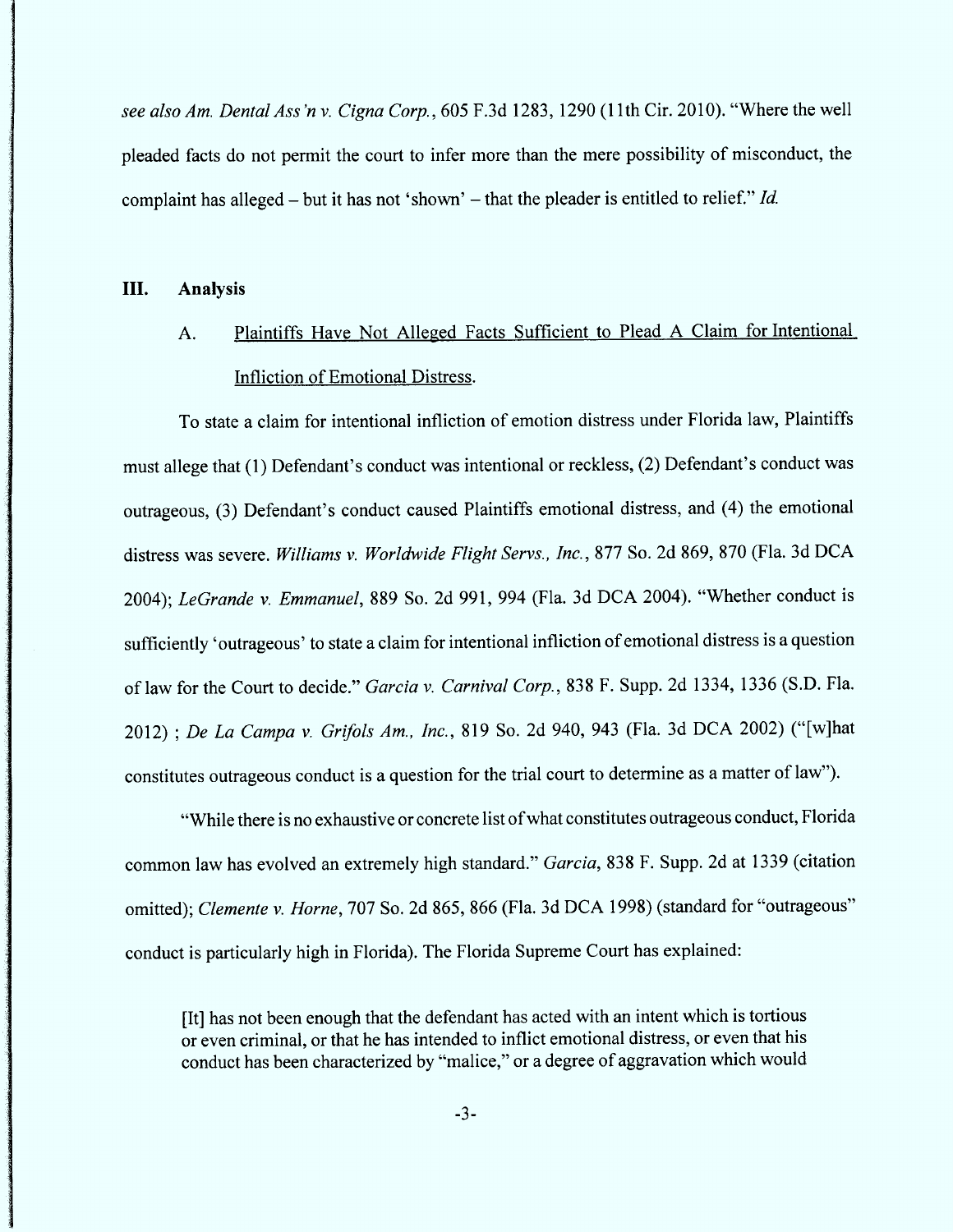entitle the plaintiff to punitive damages for another tort. Liability has been found only where the conduct has been so outrageous in character, and so extreme in degree, as to go beyond a11 possible bounds of decency, and to be regarded as atrocious, and utterly intolerable in a civilized community. Generally, the case is one in which the recitation of the facts to an average member of the community would arouse his resentment against the actor, and lead him to exclaim, "Outrageous!"

Metro. Life Ins. Co. v. McCarson, 467 So. 2d 277, 278 (Fla. 1985) (quoting Restatement (Second) of Torts § 46 cmt. d (1965)); Valdes v. GAB Robins N. Am., Inc., 924 So. 2d 862, 866 (Fla. 3d DCA 2006) (quoting Restatement (Second) of Torts  $\S$  46 cmt. d). Thus, "[t]here are only a very limited set of cases in which courts [have] recognized conduct as sufficiently egregious to support a claim of intentional infliction of emotional distress." Saadi v. Maroun, No. 8:07-cv-1976-T-24-MAP, 2008 WL 4194824, at \*4 (M.D. Fla. Sept. 9, 2008) (citation and quotations omitted). "[M]ere insults, indignities, threats, or false allegations" are not enough. Williams, 877 So. 2d at 870; see Saadi, 2008 WL 4194824, at \*4. Indeed, even allegations of "reprehensible, objectionable, and offensive" conduct have been rejected as insufficient to state a claim for intentional infliction of emotional distress. *Williams*, 877 So. 2d at 870.

In Garcia v. Carnival Corp., for example, the court granted the defendant's motion to dismiss the plaintiff's intentional infliction of emotion distress claim despite finding that the defendant committed assault and battery against her. 838 F. Supp. 2d at 1335. In Garcia, the plaintiff alleged that she was approached by seven of the defendant's crew members. When several of the crew members grabbed her, Plaintiff Garcia alleged, she had a panic attack, which made it difficult for her to breath and caused her chest pains. Id. Garcia further alleged that the crew members kicked and punched her, threw her to the ground multiple times, handcuffed her in a harmful manner, dragged her across the floor while she was handcuffed, and then confined her to a cabin by placing a crew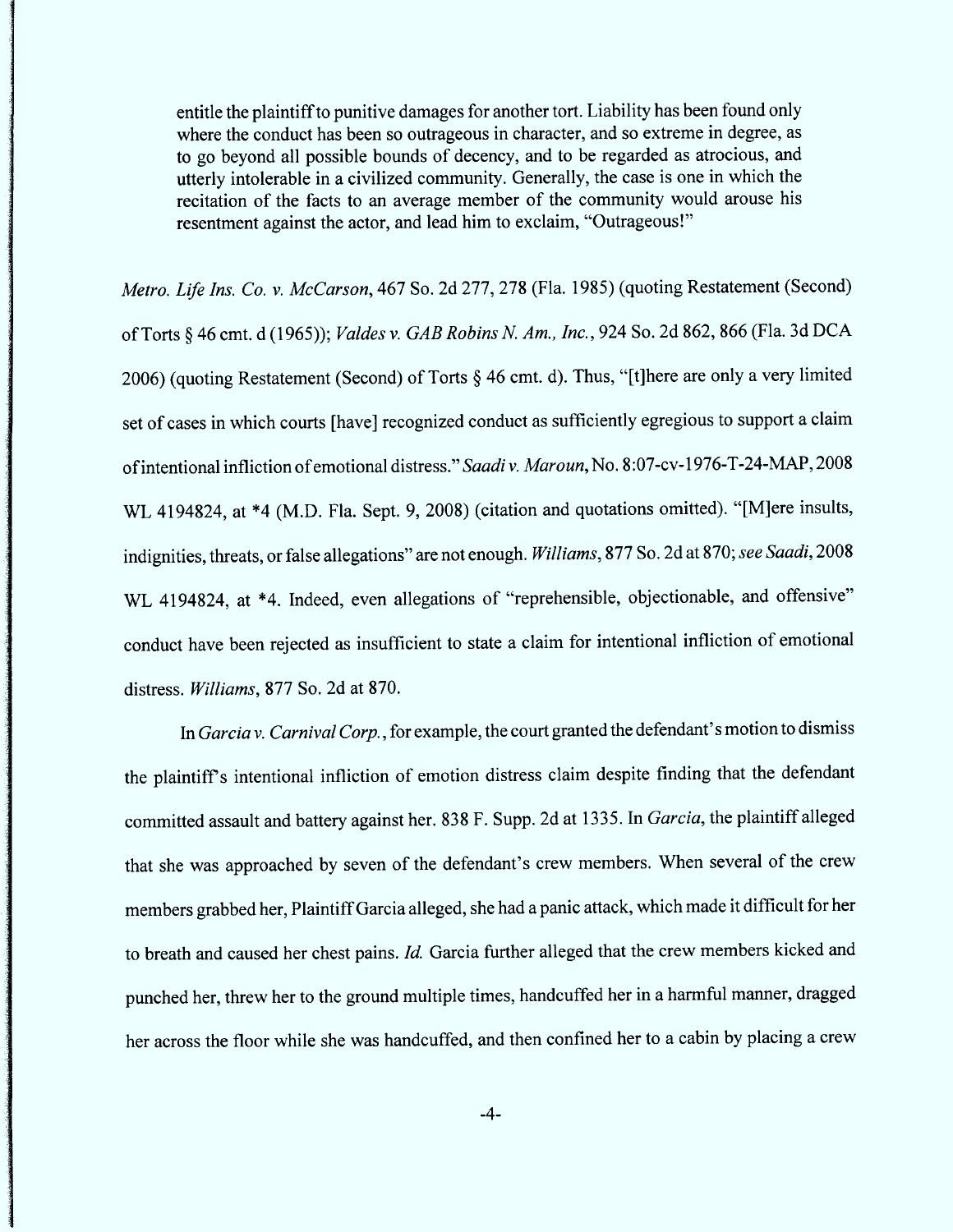mem ber im mediately outside of her cabin door and preventing her from otherwise leaving her cabin until the following day. *Id.* at 1336. Finding that Florida set an "extremely high standard" for intentional infliction of emotion distress claims, the court held that nothing alleged by plaintiff was "so outrageous in character, and so extreme in degree," as to state an intentional infliction of emotion distress claim. Id. (citation and quotations omitted). See also Kent v. Harrison, 467 So. 2d 1114, l 1 15 (F1a. 2d DCA 1985) (offensive and harassing conduct nonetheless did not constitute "outrageous" behavior sufficient to prove an intentional infliction of emotion distress claim).

Here, Plaintiffs' allegations, taken as true, do not plead facts showing that Defendant's conduct was sufficiently outrageous to satisfy the egregious degree of conduct required for an intentional infliction of emotion distress claim. Plaintiffs allege that Defendant woke them at 5:30 a.m. on a Sunday morning by "hitting" and "pounding" and "attempting to force" open their doors; second, they allege that he "rip[ed] the front door handle off the wood doors, screws and all"; and third, they allege that he did so know knowing "that the Plaintiffs were peculiarly susceptible to em otional distress due to the day and hour he chose to direct his violence against them.'' Such allegations fail to meet the requisite level of "outrageous" behavior satisfying a claim for intentional infliction of emotion distress under Florida law. The standard used in Florida stems from Section 46 of the Restatement (Second) of Torts, which similarly holds that conduct, for it to be "outrageous," must be beyond "all possible bounds of decency":

The liability clearly does not extend to mere insults, indignities, threats. . .or other trivialities. The rough edges of our society are still in need of a good deal of tiling down, and in the meantime plaintiffs must necessarily be expected and required to be hardened to a certain amount of rough language, and to occasional acts that are definitely inconsiderate and unkind.

Restatement (Second) of Torts  $\S$  46 cmt. d.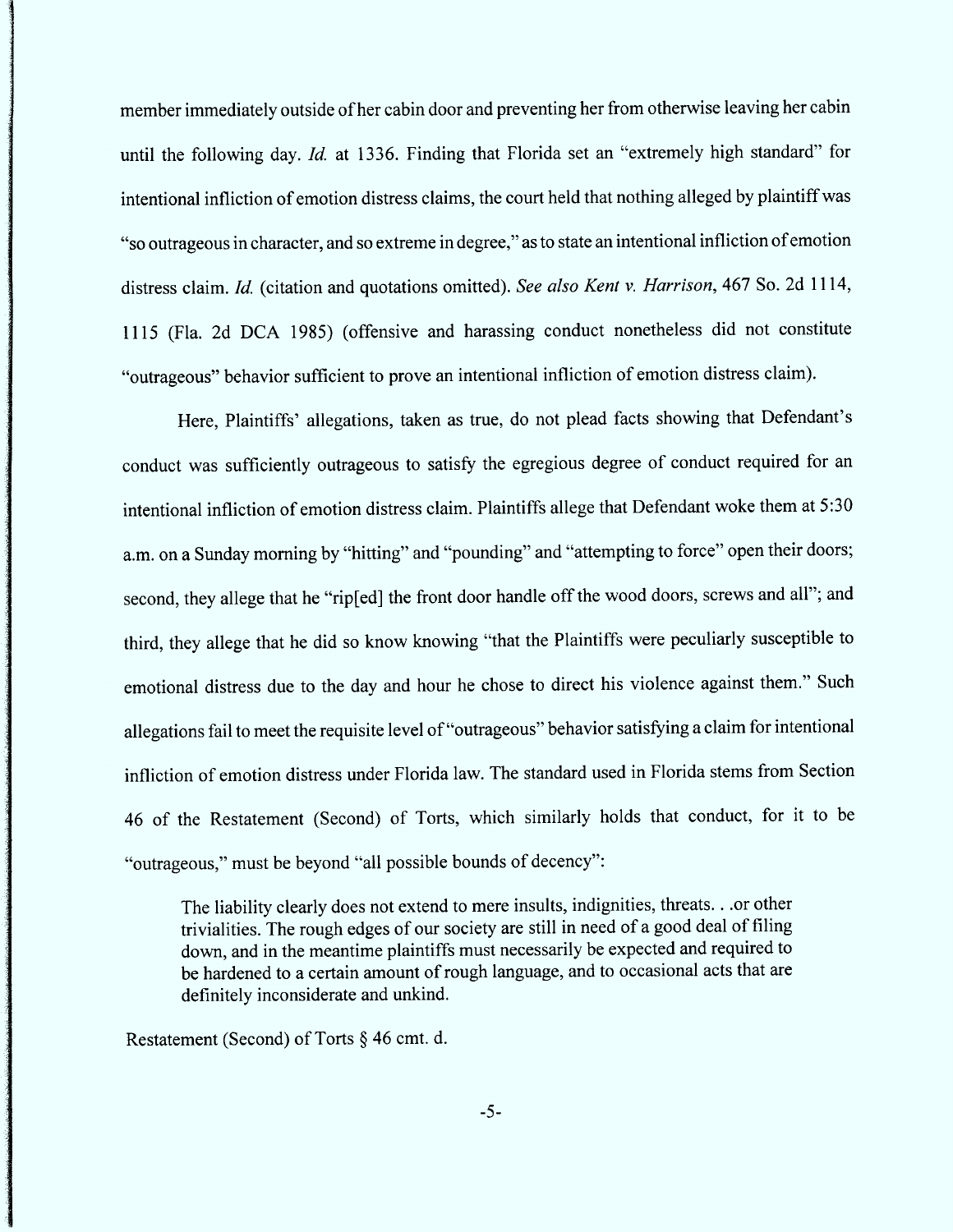Allegations that Defendant Bryant was yelling and pounding on the Plaintiffs' front door, regardless of the early hour, simply do not meet the standard required to demonstrate "outrageous" behavior. Florida case law makes clear that an allegation of verbal harassment, without significant physical attack, is insufficient to plead an intentional infliction of emotion distress claim. In DeShiro  $v.$  Branch, for example, the court noted that the "touchstone" of intentional infliction of emotion distress cases is "the presence of relentless physical, as well as verbal, harassment." No. 96-800-CIV-T-17E, 1996 WL 663974, at \*3 (M.D. Fla. Nov. 4, 1996) (citation and quotations omitted). The DeShiro court held that there must be "both physical and verbal abuse," and that it must be pervasive. Id. (granting motion to dismiss); see also Saadi, 2008 WL 4194824, at \*4; Garcia, 838 F. Supp. 2d at 1336 (defendant cruise crew members kicked, handcuffed, and dragged and then confined plaintiff, but the court nonetheless granted the defendant's motion to dismiss). This is consistent with the fact that Florida has set an "extremely high standard" for intentional infliction of emotion distress claims, and nothing short of conduct "extreme in degree" is the basis of a successful intentional infliction of emotion distress claim. Garcia, 838 F. Supp. 2d at 1336.

#### $B<sub>r</sub>$ Defendant Bryant "Knew" of Susceptibilities of Plaintiffs

Plaintiffs' remaining intentional infliction of emotion distress allegation – that Defendant purportedly "knew" of certain susceptibilities that made Plaintiffs more likely to experience emotional distress – attempts to invoke a limited exception of intentional infliction of emotion distress case 1aw that is not applicable on these facts. In certain instances, courts have allowed plaintiffs to state a claim for intentional infliction of emotion distress if the plaintiff "is peculiarly susceptible to emotional distress, and the other person knows it," wherein courts may use a lower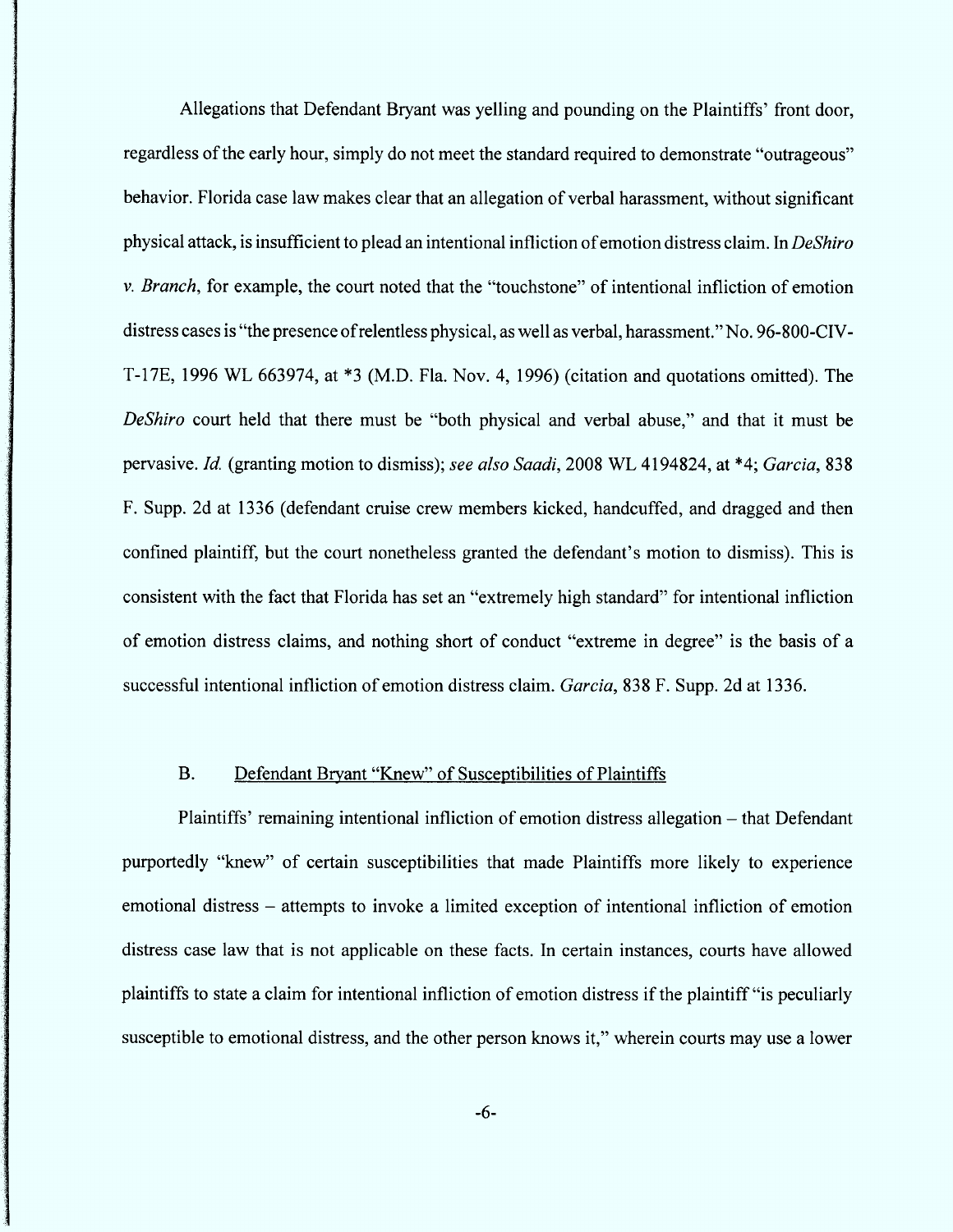standard for "outrageous" to evaluate the conduct in question. Jenks v. Naples Comm'y Hosp., 829 F. Supp. 2d 1235, 1256 (M.D. Fla. 2011) (holding that plaintiff failed to plead claim for intentional infliction of emotion distress). However, this exception applies only where the complaint pleads facts showing that the defendant knew of the plaintiff's susceptibilities. See Restatement (Second) of Torts § 46 illus. 12 ("A is in a hospital suffering from a heart illness .... B enters A's sick room for the purpose of trying to settle an insurance claim. B's insistence and boisterous conduct cause serve emotional distress, and A suffers a heart attack. B is subject to liability to A if he knows of A's condition, but is not liable if he does not have such knowledge.'')

Here, Plaintiffs have not presented any facts showing that Defendant Bryant knew they were peculiarly susceptible to emotional distress. See Saadi, 2008 WL 4194824, at \*5 (granting motion to dismiss on intentional infliction of emotion distress claim, holding that "[c]laims for intentional infliction of emotional distress must allege the ultimate *facts* that the Court can use to determine whether the claim can be sustained") (emphasis added). Plaintiffs' suggestion that Defendant "should have known" that his conduct might upset someone is inapposite where, as here, there are no allegations suggesting that Defendant knew Plaintiffs had any physical or mental conditions rendering them susceptible to emotional distress. lt is noted in the Police Report attached to the Amended Complaint that Defendant did not intend to approach Plaintiffs' front door and did not, in fact, know that it was their home - the Police Report states that Defendant believed he was returning to the home he was staying during the NFL offseason. Even though Plaintiff Isaac Baker alleges that he made the presence of his family known to Defendant, nothing on these facts demonstrates that Defendant should have known that the Plaintiffs were becoming anything worse than distressed at his behavior. Mere knowledge that a plaintiff might have been "upset" or